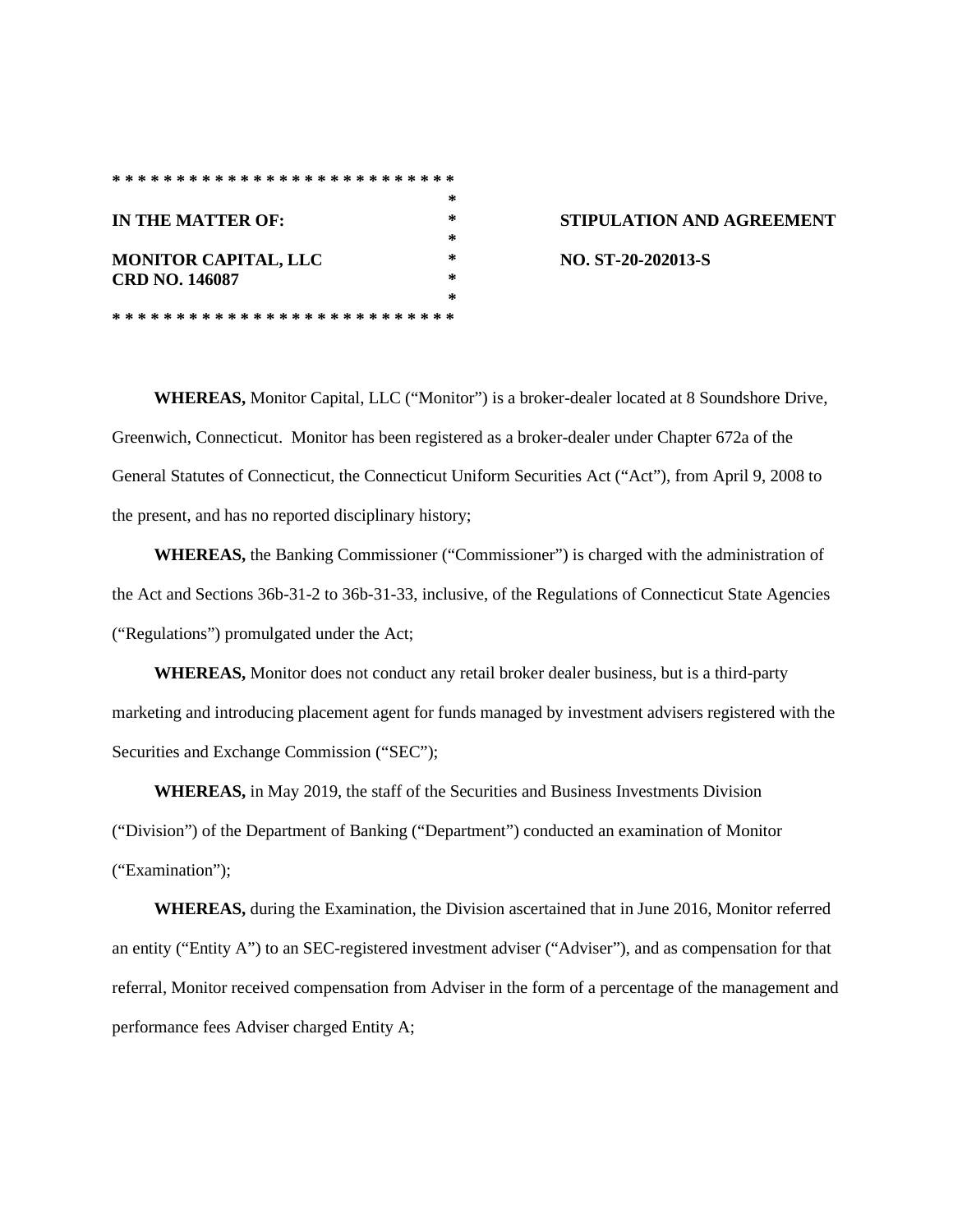**WHEREAS,** by virtue of Monitor receiving compensation in the form of a percentage of management and performance fees Adviser charged Entity A, Monitor transacted business as an investment adviser in Connecticut without being registered under the Act;

**WHEREAS,** on July 22, 2019, the Division advised Monitor in writing that its compensation structure relating to Entity A and Adviser required Monitor to be registered as an investment adviser under the Act, and thereafter, Monitor filed with the Commissioner an application for registration as an investment adviser pursuant to Sections 36b-7 and 36b-32 of the Act;

**WHEREAS**, Section 36b-6(c)(1) of the Act provides, in pertinent part, that "[n]o person shall transact business in this state as an investment adviser unless registered as such by the commissioner as provided in sections 36b-2 to 36b-34, inclusive, or exempted pursuant to subsection (e) of this section;

**WHEREAS,** the Commissioner believes that a violation of Section  $36b-6(c)(1)$  of the Act would support the imposition of administrative proceedings against Monitor pursuant to Section 36b-15 and Section 36b-27 of the Act;

**WHEREAS,** an administrative proceeding initiated under Section 36b-15 and Section 36b-27 of the Act would constitute a "contested case" within the meaning of Section 4-166(4) of the General Statutes of Connecticut;

**WHEREAS,** Section 4-177(c) of the General Statutes of Connecticut and Section 36a-1-55(a) of the Regulations provide that a contested case may be resolved by stipulation or agreed settlement, unless precluded by law;

**WHEREAS,** Monitor desires to settle the matters described herein and voluntarily enters into this Stipulation and Agreement;

**WHEREAS,** the Commissioner and Monitor acknowledge that this Stipulation and Agreement is in lieu of any court action or administrative proceeding against Monitor, its members, officers, employees, agents or representatives adjudicating any issue of fact or law on the matters described herein and is being made to settle only the matters described herein;

- 2 -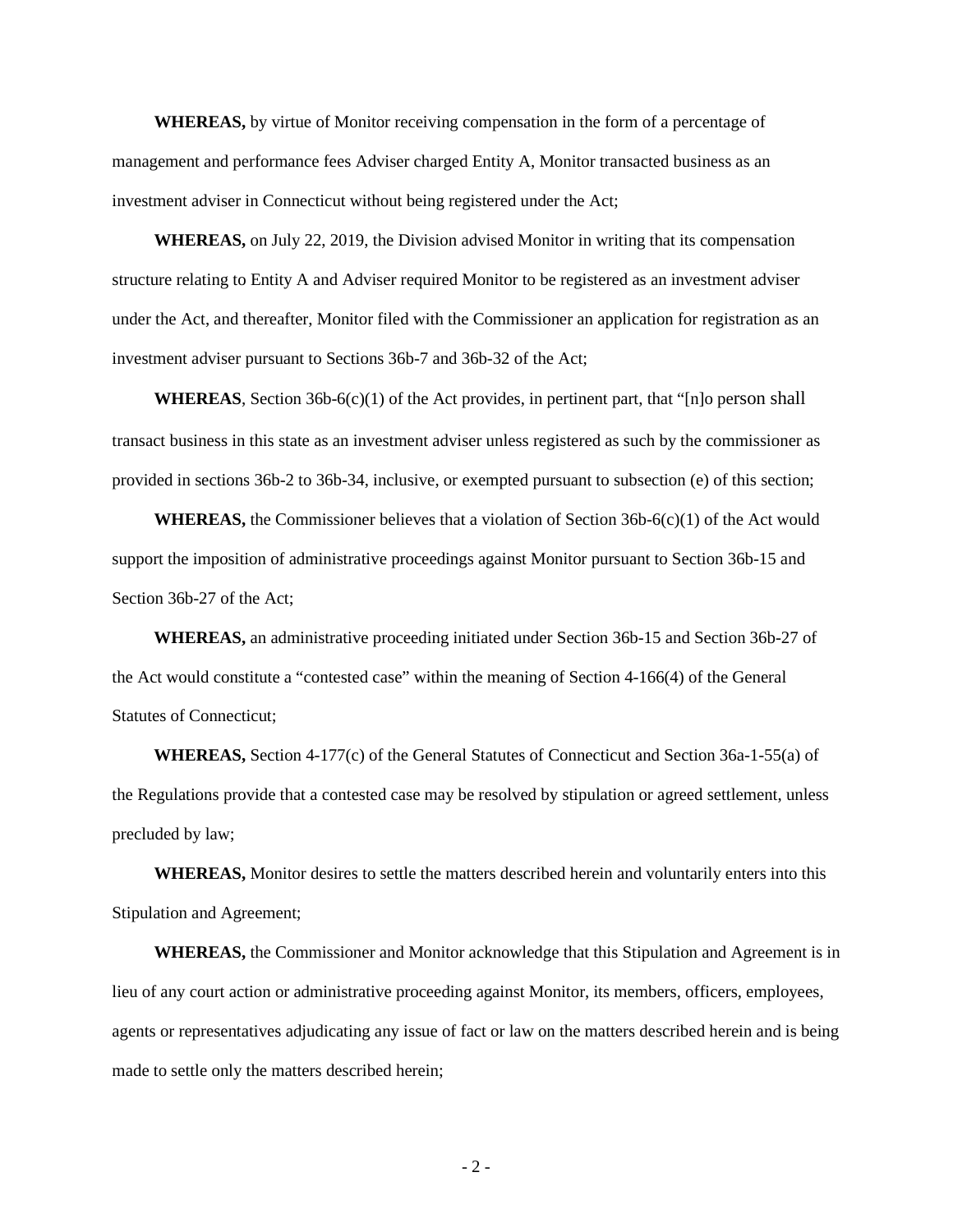**WHEREAS,** without admitting or denying the allegations contained herein, Monitor expressly

consents to the Commissioner's jurisdiction under the Act and to the terms of this Stipulation and

Agreement;

**WHEREAS,** Monitor, through its execution of this Stipulation and Agreement, voluntarily waives

any rights Monitor may have to seek judicial review or otherwise challenge or contest the terms and

conditions of this Stipulation and Agreement;

**AND WHEREAS,** Monitor specifically assures the Commissioner that the violation alleged in this

Stipulation and Agreement shall not occur in the future.

## **NOW THEREFORE, THE PARTIES HERETO DO MUTUALLY AGREE AS FOLLOWS**:

- 1. No later than the date this Stipulation and Agreement is executed by the Commissioner, Monitor shall remit to the Department by cashier's check, certified check or money order made payable to "Treasurer, State of Connecticut" the sum of six thousand seven hundred and twenty dollars (\$6,720) of which five thousand dollars (\$5,000) shall constitute an administrative fine, and one thousand seven hundred and twenty dollars (\$1,720) of which shall represent reimbursement for past due investment adviser and investment adviser agent registration fees;
- 2. Monitor, its members, officers, representatives, agents, employees, affiliates, and successors in interest shall refrain from engaging, directly or indirectly, in conduct constituting or which would constitute a violation of the Act or any regulation or order under the Act;
- 2. Execution of this Stipulation and Agreement by the Commissioner is without prejudice to the right of the Commissioner to take enforcement action against Monitor or its successors in interest based upon a violation of this Stipulation and Agreement or the basis for its entry if the Commissioner determines that compliance is not being observed with the terms hereof;
- 3. Contemporaneously with the execution of this Stipulation and Agreement by the Commissioner, the name "Monitor Capital, LLC" shall be entered on the register of investment advisers pursuant to Section 36b-8 of the Act; and
- 4. This Stipulation and Agreement shall become binding when executed by Monitor and the Commissioner.

**IN WITNESS WHEREOF**, the undersigned have executed this Stipulation and Agreement on the dates indicated.

Dated at Hartford, Connecticut, this  $20<sup>th</sup>$  day of July 2020.  $\frac{|s|}{\sqrt{2}}$ 

Jorge L. Perez Banking Commissioner